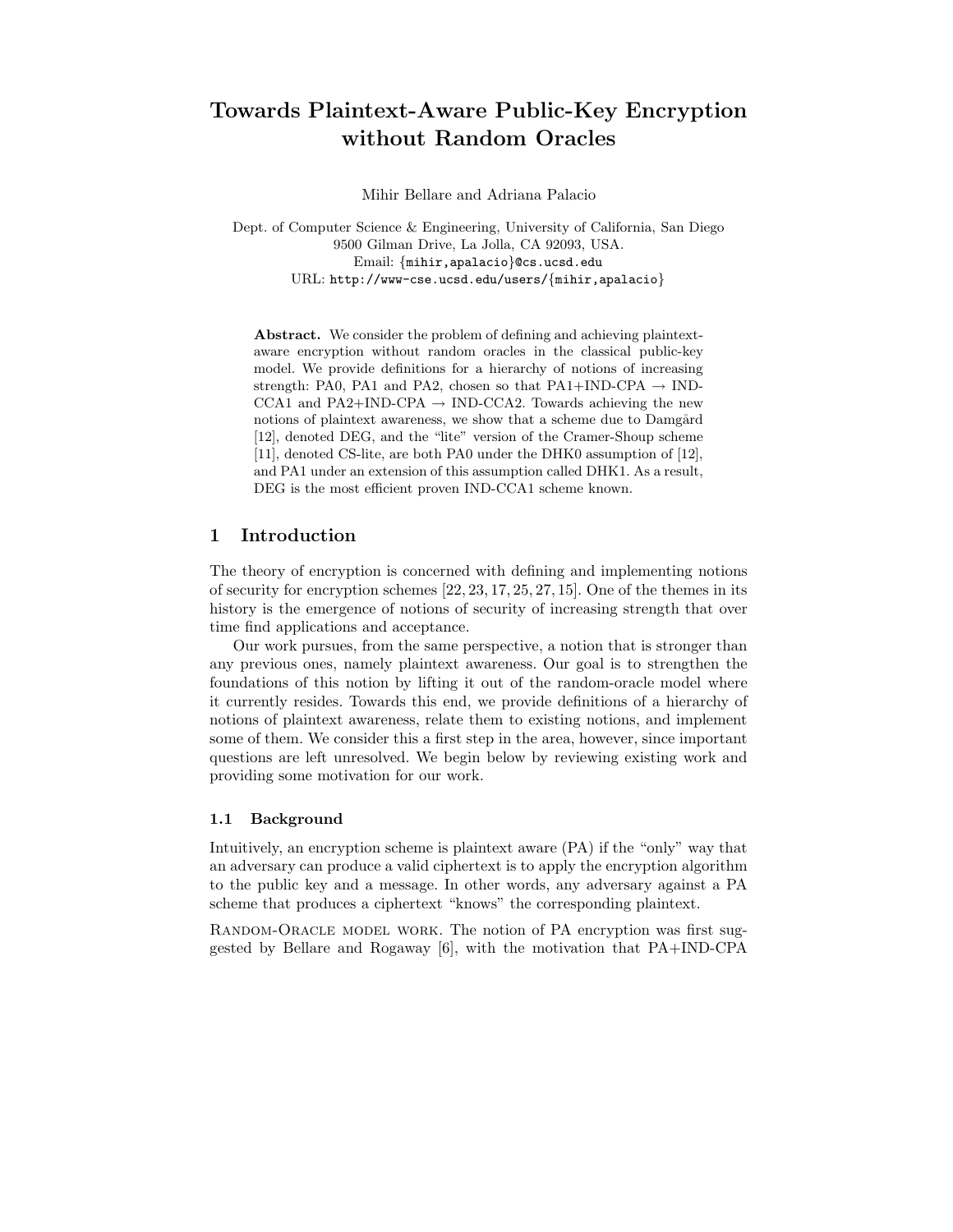should imply IND-CCA2. That is, security against chosen-plaintext attack coupled with plaintext awareness should imply security against adaptive chosenciphertext attack. The intuition, namely, that if an adversary knows the plaintext corresponding to a ciphertext it produces, then a decryption oracle must be useless to it, goes back to [8, 9]. Bellare and Rogaway [6] provided a formalization of PA in the random oracle (RO) model. They asked that for every adversary A taking the public key and outputting a ciphertext, there exist an extractor that, given the same public key and a transcript of the interaction of A with its RO, is able to decrypt the ciphertext output by  $A$ . We will refer to this notion as PA-BR.

Subsequently, it was found that PA-BR was too weak for PA-BR+IND-CPA to imply IND-CCA2. Bellare, Desai, Pointcheval and Rogaway [4] traced the cause of this to the fact that PA-BR did not capture the ability of the adversary to obtain ciphertexts via eavesdropping on communications made to the receiver. (Such eavesdropping can put into the adversary's hands ciphertexts whose decryptions it does not know, lending it the ability to create other ciphertexts whose decryptions it does not know.) They provided an appropriately enhanced definition (still in the RO model) that we denote by PA-BDPR, and showed that  $PA-BDPR+IND-CPA \rightarrow IND-CCA2.$ 

Plaintext awareness is exploited, even though typically implicitly rather than explicitly, in the proofs of the IND-CCA2 security of numerous RO-model encryption schemes, e.g., [16, 28, 7].

PA AND THE RO MODEL. By restricting the above-mentioned RO-model definitions to schemes and adversaries that do not query the RO, one obtains natural counterpart standard (i.e., non-RO) model definitions of PA. These standardmodel definitions turn out, however, not to be achievable without sacrificing privacy, because the extractor can simply be used for decryption. This indicates that the use of the RO model in the definitions of [6, 4] is central.

Indeed, PA as per [6, 4] is "designed" for the RO model in the sense that the definition aims to capture certain properties of certain RO-model schemes, namely, the fact that possession of the transcript of the interaction of an adversary with its RO permits decryption of ciphertexts formed by this adversary. It is not clear what counterpart this intuition has in the standard model.

The lack of a standard-model definition of PA results in several gaps. One such arises when we consider that RO-model PA schemes are eventually instantiated to get standard-model schemes. In that case, what property are these instantiated schemes even supposed to possess? There is no definition that we might even discuss as a target.

PA VIA KEY REGISTRATION. PA without ROs was first considered by Herzog, Liskov and Micali [21], who define and implement it in an extension of the usual public-key setting. In their setting, the sender (not just the receiver) has a public key, and, in a key-registration phase that precedes encryption, proves knowledge of the corresponding secret key to a key-registration authority via an interactive proof of knowledge. Encryption is a function of the public keys of both the sender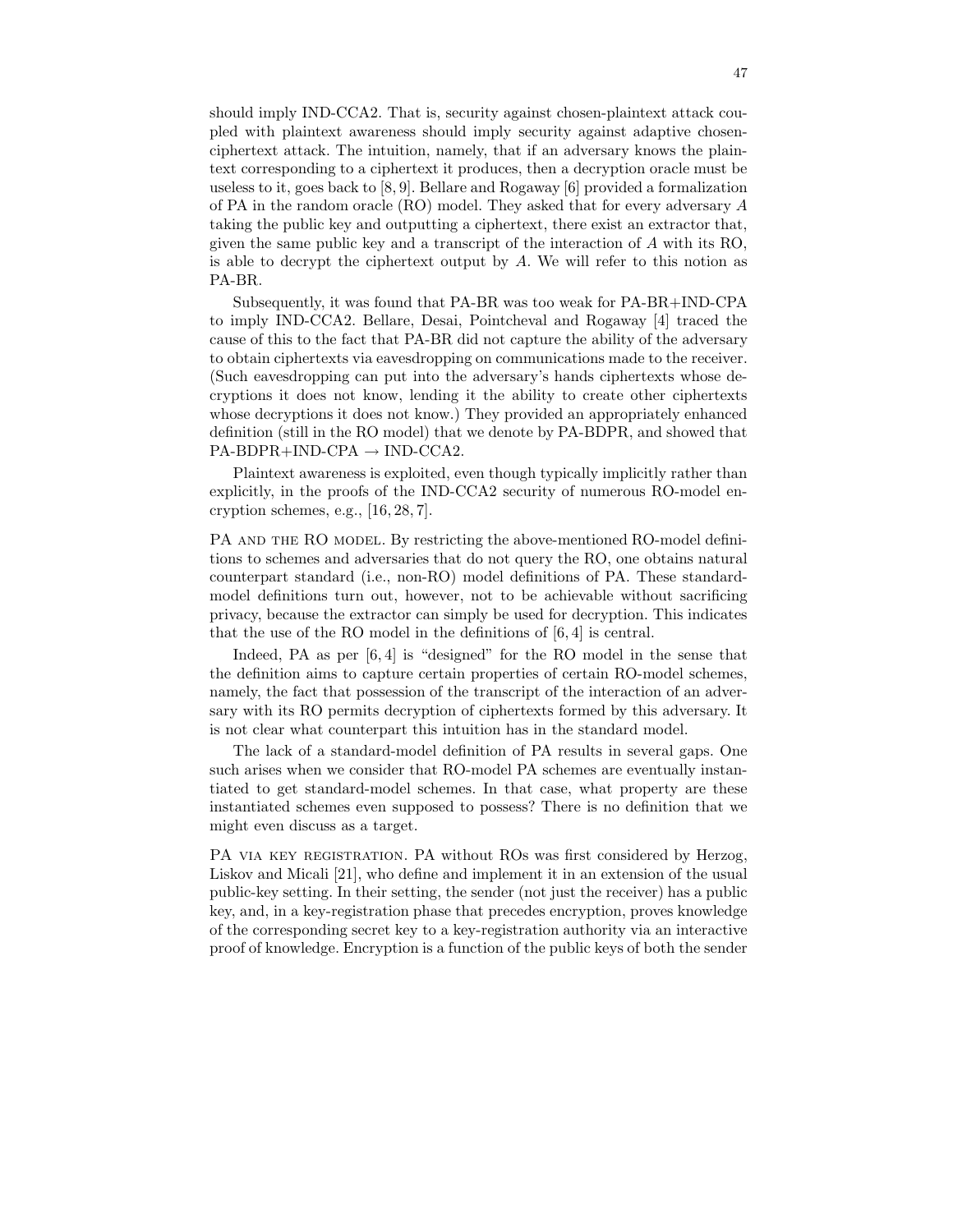and the receiver, and the PA extractor works by extracting the sender secret key using the knowledge extractor of the interactive proof of knowledge.

Their work also points to an application of plaintext-aware encryption where the use of the latter is crucial in the sense that IND-CCA2-secure encryption does not suffice, namely to securely instantiate the ideal encryption functions of the Dolev-Yao model [14].

#### 1.2 Our goals and motivation

The goal of this work is to provide definitions and constructions for plaintextaware public-key encryption in the standard and classical setting of public-key encryption, namely the one where the receiver (but not the sender) has a public key, and anyone (not just a registered sender) can encrypt a message for the receiver as a function of the receiver's public key. In this setting there is no key-registration authority or key-registration protocol akin to [21].

Motivations include the following. As in the RO model, we would like a tool enabling the construction of public-key encryption schemes secure against chosen-ciphertext attack. We would also like to have some well-defined notion that can be viewed as a target for instantiated RO-model PA schemes. (One could then evaluate these schemes with regard to meeting the target.)

Additionally, we would like to enable the possibility of instantiating the ideal encryption functions of the Dolev-Yao model [14] without recourse to either random oracles or the key-registration model. Note that the last is an application where, as per [21], PA is required and IND-CCA2 does not suffice, meaning plaintext-awareness is crucial. (However, see also [1].)

As we will see later, consideration of PA in the standard model brings other benefits, such as some insight, or at least an alternative perspective, on the design of existing encryption schemes secure against chosen-ciphertext attack. Let us now discuss our contributions.

#### 1.3 Definitions

The first contribution of this paper is to provide definitions for plaintext-aware encryption in the standard model and standard public-key setting.

Overview. We provide a hierarchy consisting of three notions of increasing strength that we denote by PA0, PA1 and PA2. There are several motivations for this. One is that these will be seen (in conjunction with IND-CPA) to imply security against chosen-ciphertext attacks of different strengths. Another is that, as will become apparent, PA is difficult to achieve, and progress can be made by first achieving it in weaker forms. Finally, it is useful, pedagogically, to bring in new definitional elements incrementally.

A closer look. Our basic definitional framework considers a polynomial-time adversary C, called a ciphertext creator, that takes input the public key and can query ciphertexts to an oracle. A polynomial-time algorithm  $C^*$  is said to be a successful extractor for  $C$  if it can provide replies to the oracle queries of  $C$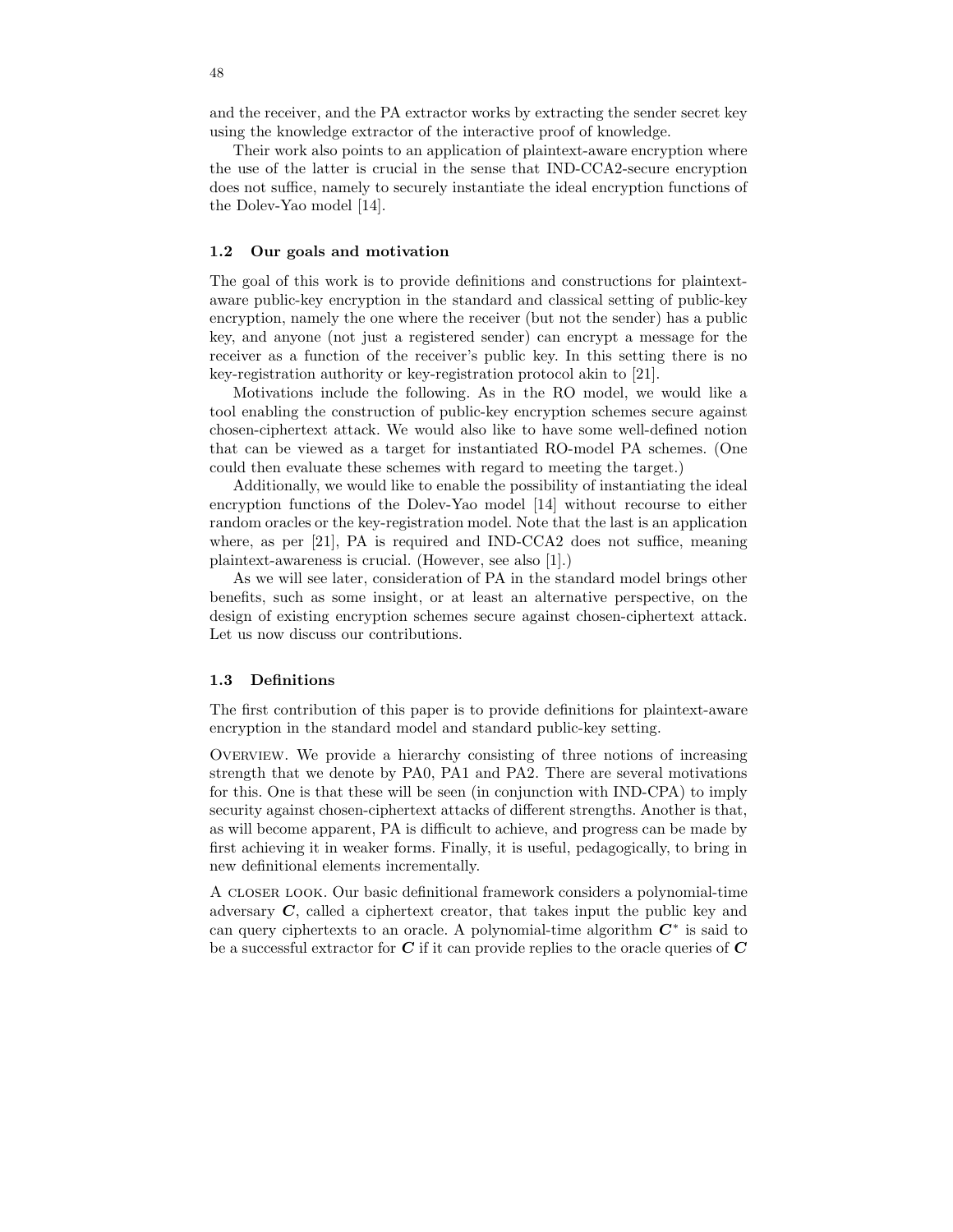

Fig. 1. An arrow is an implication, and, in the directed graph given by the arrows, there is a path from A to B if and only if A implies B. The hatched arrows represent separations. Solid lines represent results from this paper, while dashed lines represent results from prior work [4, 15]. The number on an arrow or hatched arrow refers to the theorem in this paper that establishes this relationship. Absence of a number on a solid arrow means the result is trivial.

that are computationally indistinguishable from those provided by a decryption oracle.

An important element of the above framework is that the extractor gets as input the same public key as the ciphertext creator, as well as the coin tosses of the ciphertext creator. This reflects the intuition that the extractor is the "subconscious" of the adversary, and begins with exactly the same information as the adversary itself.

We say that an encryption scheme is PA0 (respectively, PA1) if there exists a successful extractor for any ciphertext creator that makes only a single oracle query (respectively, a polynomial number of oracle queries).

Eavesdropping capability in PA2 is captured by providing the ciphertext creator C with an additional oracle that returns ciphertexts, but care has to be taken in defining this oracle. It does not suffice to let it be an encryption oracle because we want to model the ability of the adversary to obtain ciphertexts whose decryptions it may not know. Our formalization of PA2 allows the additional oracle to compute a plaintext, as a function of the query made to it and coins unknown to  $C$ , and return the encryption of this plaintext to  $C$ .

Formal definitions of PA0, PA1 and PA2 are in Section 3.

#### 1.4 Relations

PA by itself is not a notion of privacy, and so we are typically interested in PA coupled with the minimal notion of privacy, namely IND-CPA [22, 23]. We consider six notions, namely, PA0+IND-CPA, PA1+IND-CPA and PA2+IND-CPA, on the one hand, and the standard notions of privacy IND-CPA, IND-CCA1 [25] and IND-CCA2 [27], on the other. We provide implications and separations among these six notions in the style of [4, 15]. The results are depicted in Figure 1. For notions A, B, an implication, represented by  $A \rightarrow B$ , means that every encryption scheme satisfying notion A also satisfies notion B, and a separation, represented by A  $\rightarrow$  B, means that there exists an encryption scheme satisfying notion A but not satisfying notion B. (The latter assumes there exists some encryption scheme satisfying notion A, since otherwise the question is vacuous.)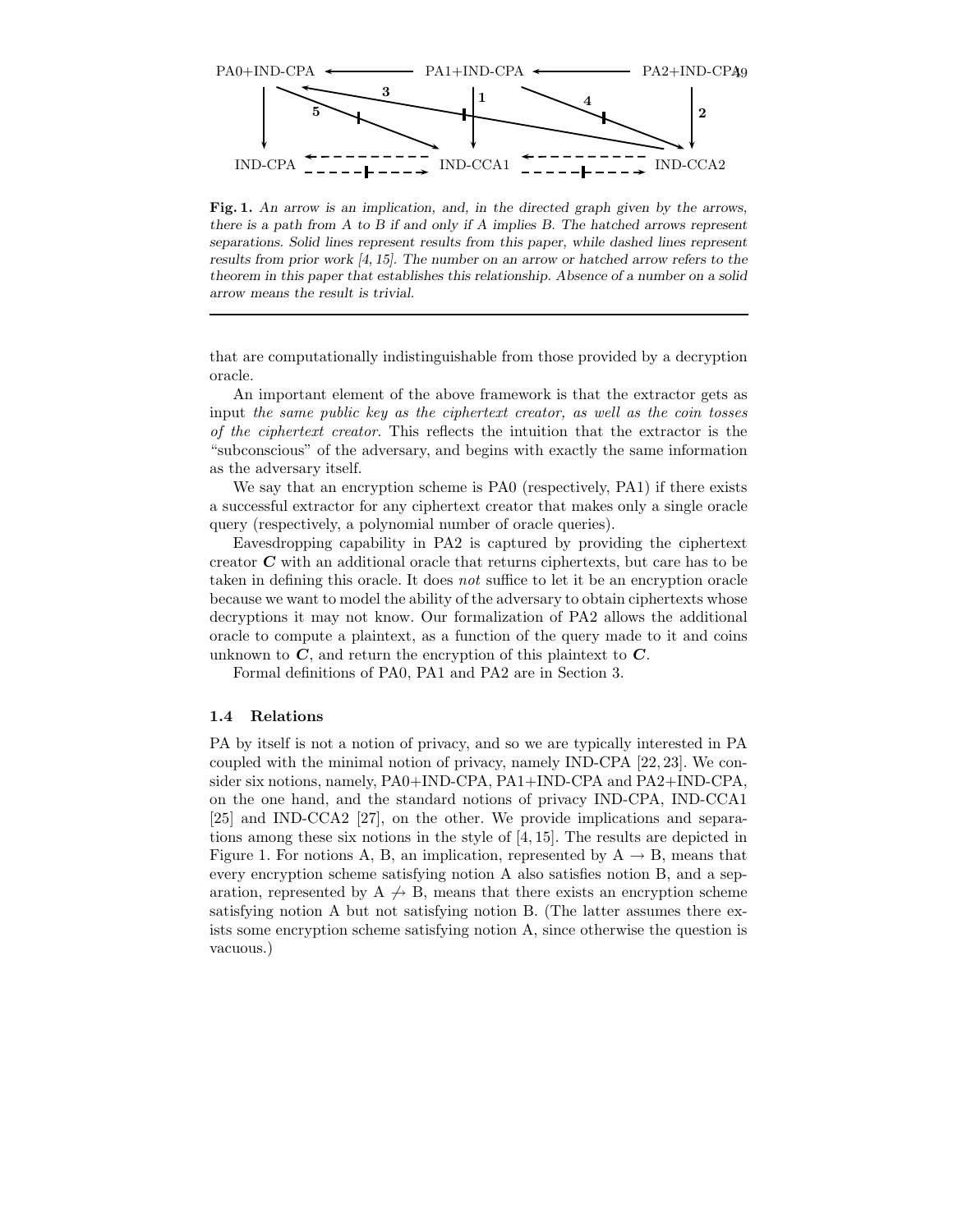Figure 1 shows a minimal set of arrows and hatched arrows, but the relation between any two notions is resolved by the given relations. For example, IND- $\text{CCA1} \rightarrow \text{PA1+IND-CPA}$ , because, otherwise, there would be a path from IND-CCA2 to PA0+IND-CPA, contradicting the hatched arrow labeled 3. Similarly, we get PA0  $\rightarrow$  PA1  $\rightarrow$  PA2, meaning the three notions of plaintext awareness are of increasing strength.

The main implications are that PA1+IND-CPA implies IND-CCA1 and  $PA2+IND-CPA$  implies IND-CCA2. The PA1+IND-CPA  $\rightarrow$  IND-CCA1 result shows that even a notion of PA not taking eavesdropping adversariesinto account is strong enough to imply security against a significant class of chosen-ciphertext attacks. Since the PA+IND-CPA  $\rightarrow$  IND-CCA2 implication has been a motivating target for definitions of PA, the PA2+IND-CPA  $\rightarrow$  IND-CCA2 result provides some validation for the definition of PA2.

Among the separations, we note that IND-CCA2 does not imply PA0, meaning even the strongest form of security against chosen-ciphertext attack is not enough to guarantee the weakest form of plaintext awareness.

#### 1.5 Constructions

The next problem we address is to find provably-secure plaintext-aware encryption schemes.

Approaches. A natural approach to consider is to include a non-interactive zero-knowledge proof of knowledge [13] of the message in the ciphertext. However, as we explain in [2], this fails to achieve PA.

As such approaches are considered and discarded, it becomes apparent that achieving even the weaker forms of PA in the standard (as opposed to RO) model may be difficult. We have been able to make progress, however, under some strong assumptions that we now describe.

DHK ASSUMPTIONS. Let G be the order q subgroup of  $\mathbb{Z}_{2q+1}^*$ , where  $q, 2q+1$ are primes, and let g be a generator of G. Damgård  $[12]$  introduced and used an assumption that states, roughly, that an adversary given  $g^a$  and outputting a pair of the form  $(g^b, g^{ab})$  must "know" b. The latter is captured by requiring an extractor that given the adversary coins and inputs can output b. We call our formalization of this assumption (cf. Assumption 2)  $DHKO<sup>1</sup>$  We also introduce an extension of this assumption called DHK1 (cf. Assumption 1), in which the adversary does not just output one pair  $(g^b, g^{ab})$ , but instead interacts with the

<sup>1</sup> Another formalization, called DA-1, is used by Hada and Tanaka [19]. (We refer to the full version of their paper [19], which points out that the formalization of the preliminary version [20] is wrong.) This differs from DHK0 in being for a nonuniform setting. DA-1 is called KEA1 by [5], based on Naor's terminology [24]: KEA stands for "knowledge of exponent." Hada and Tanaka [19] also introduced and used another assumption, that they call DA-2 and is called KEA2 in [5], but the latter show that this assumption is false. The DHK0/DA-1/KEA1 assumptions, to the best of our knowledge, are not known to be false.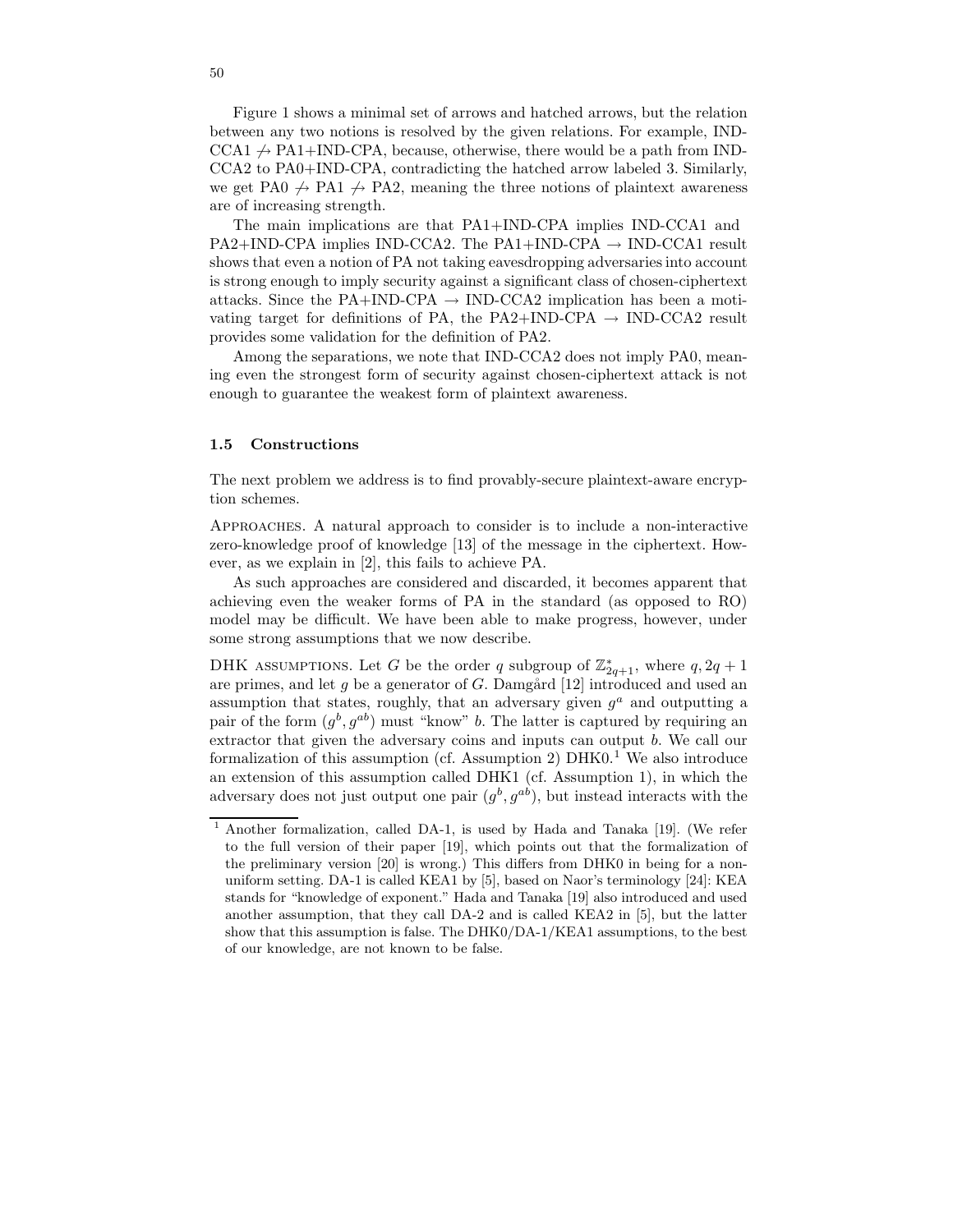extractor, feeding it such pairs adaptively and each time expecting back the discrete logarithm of the first component of the pair.

THE DEG SCHEME. Damgård presented a simple ElGamal variant that we call DEG. It is efficient, requiring only three exponentiations to encrypt and two to decrypt.

We prove that DEG is PA0 under the DHK0 assumption and PA1 under the DHK1 assumption. Since DEG is easily seen to be IND-CPA under the DDH assumption, and we saw above that  $PA1+IND-CPA \rightarrow IND-CCA1$ , a consequence is that DEG is IND-CCA1 assuming DHK1 and DDH. DEG is in fact the most efficient IND-CCA1 scheme known to date to be provably secure in the standard model.

Damgård [12] claims that DEG meets a notion of security under ciphertext attack that we call RPR-CCA1, assuming DHK0 and assuming the ElGamal scheme meets a notion called RPR-CPA. (Both notions are recalled in the full version of this paper [2], and are weaker than IND-CCA1 and IND-CPA, respectively). As we explain in [2], his proof has a flaw, but his overall approach and intuition are valid, and the proof can be fixed by simply assuming DHK1 in place of DHK0. In summary, our contribution is (1) to show that DEG meets a stronger and more standard notion of security than RPR-CCA1, namely IND-CCA1, and (2) to show it is PA0 and PA1, indicating that it has even stronger properties, and providing some formal support for the intuition given in [12] about the security underlying the scheme.

CS-lite. CS-lite is a simpler and more efficient version of the Cramer-Shoup encryption scheme [11] that is IND-CCA1 under the DDH assumption. We show that CS-lite is PA0 under the DHK0 assumption and PA1 under the DHK1 assumption. (IND-CPA under DDH being easy to see, this again implies CS-lite is IND-CCA1 under DHK1 and DDH, but in this case the conclusion is not novel.) What we believe is interesting about our results is that they show that some form of plaintext awareness underlies the CS-lite scheme, and this provides perhaps an alternative viewpoint on the source of its security. We remark, however, that DEG is more efficient than CS-lite.

WARNING AND DISCUSSION. DHK0 and DHK1 are strong and non-standard assumptions. As pointed out by Naor [24], they are not efficiently falsifiable. (However, such assumptions can be shown to be false as exemplified in [5]). However standard-model schemes, even under strong assumptions, might provide better guarantees than RO model schemes, for we know that the latter may not provide real-world security guarantees at all [10, 26, 18, 3]. Also, PA without random oracles is challenging to achieve, and we consider it important to "break ground" by showing it is possible, even if under strong assumptions.

Open questions. The central open question is to find an IND-CPA+PA2 scheme provably secure under some plausible assumption. We suggest, in particular, that an interesting question is whether the Cramer-Shoup scheme, already known to be IND-CCA2, is PA2 under some appropriate assumption. (Intu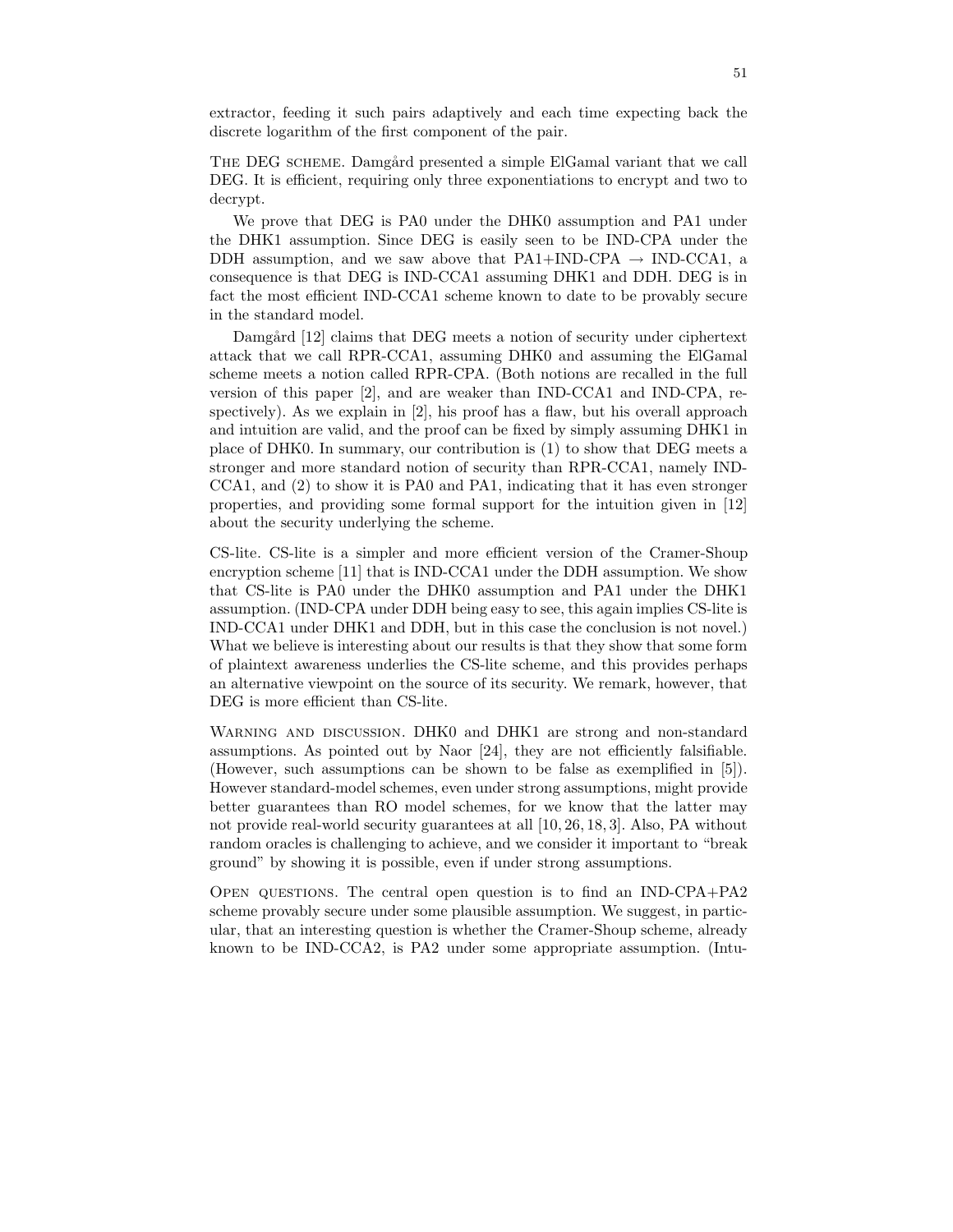itively, it seems to be PA2.) It would also be nice to achieve PA0 or PA1 under weaker and more standard assumptions than those used here.

## 2 Notation and standard definitions

We let  $\mathbb{N} = \{1, 2, 3, \ldots\}$ . We denote by  $\varepsilon$  the empty string, by |x| the length of a string x, by  $\bar{x}$  the bitwise complement of x, by "|" the string-concatenation operator, and by  $1^k$  the string of  $k \in \mathbb{N}$  ones. We denote by [] the empty list. Given a list L and an element x,  $L \tQ x$  denotes the list consisting of the elements in L followed by x. If S is a randomized algorithm, then  $S(x, y, \ldots; R)$  denotes its output on inputs  $x, y, \ldots$  and coins  $R; s \stackrel{\$}{\leftarrow} S(x, y, \ldots)$  denotes the result of picking R at random and setting  $s = S(x, y, \ldots, R)$ ; and  $[S(x, y, \ldots)]$  denotes the set of all points having positive probability of being output by  $S$  on inputs  $x, y, \ldots$  Unless otherwise indicated, an algorithm is randomized.

Encryption schemes. We recall the standard syntax. An asymmetric (also called public-key) encryption scheme is a tuple  $A\mathcal{E} = (\mathcal{K}, \mathcal{E}, \mathcal{D}, \text{MsgSp})$  whose components are as follows. The polynomial-time key-generation algorithm  $K$ takes input  $1^k$ , where  $k \in \mathbb{N}$  is the security parameter, and returns a pair  $(pk, sk)$ consisting of a public key and matching secret key. The polynomial-time encryption algorithm  $\mathcal E$  takes a public key pk and a message M to return a ciphertext C. The deterministic, polynomial-time decryption algorithm  $D$  takes a secret key sk and a ciphertext  $C$  to return either a message  $M$  or the special sym- $\text{bol } \perp$  indicating that the ciphertext is invalid. The polynomial-time computable message-space function MsgSp associates to each public key pk a set  $\text{MsgSp}(pk)$ called the message space of pk. It is required that for every  $k \in \mathbb{N}$ 

$$
\Pr\left[(pk, sk) \stackrel{\$}{\leftarrow} \mathcal{K}(1^k) \, ; \, M \stackrel{\$}{\leftarrow} \text{MsgSp}(pk) \, ; \, C \stackrel{\$}{\leftarrow} \mathcal{E}(pk, M) \, : \, \mathcal{D}(sk, C) = M\right] = 1 \, .
$$

STANDARD SECURITY NOTIONS. We recall the definitions of IND-CPA, IND-CCA1, and IND-CCA2 security that originate in [22], [25], and [27], respectively. We use the formalizations of [4]. Let  $\mathcal{AE} = (\mathcal{K}, \mathcal{E}, \mathcal{D}, \text{MsgSp})$  be an asymmetric encryption scheme, let  $k \in \mathbb{N}$  and  $b \in \{0, 1\}$ . Let **X** be an algorithm with access to an oracle. For aaa  $\in \{cpa, cca1, cca2\}$ , consider the following experiment

Experiment 
$$
\mathbf{Exp}_{\mathcal{A}\mathcal{E},\mathbf{X}}^{\text{ind-aaa-}b}(k)
$$
  
\n $(pk, sk) \stackrel{\$}{\leftarrow} \mathcal{K}(1^k)$ ;  $(M_0, M_1, St) \stackrel{\$}{\leftarrow} \mathbf{X}^{\mathcal{O}_1(\cdot)}(\text{find}, pk)$ ;  $C \stackrel{\$}{\leftarrow} \mathcal{E}(pk, M_b)$   
\n $d \leftarrow \mathbf{X}^{\mathcal{O}_2(\cdot)}(\text{guess}, C, St)$ ; Return  $d$ 

where

If aaa = cpa then  $\mathcal{O}_1(\cdot) = \varepsilon$  and  $\mathcal{O}_2(\cdot) = \varepsilon$ If aaa = cca1 then  $\mathcal{O}_1(\cdot) = \mathcal{D}_{sk}(\cdot)$  and  $\mathcal{O}_2(\cdot) = \varepsilon$ If aaa = cca2 then  $\mathcal{O}_1(\cdot) = \mathcal{D}_{sk}(\cdot)$  and  $\mathcal{O}_2(\cdot) = \mathcal{D}_{sk}(\cdot)$ 

In each case it is required that  $M_0, M_1 \in \text{MsgSp}(pk)$  and  $|M_0| = |M_1|$ . In the case of IND-CCA2, it is also required that  $X$  not query its decryption oracle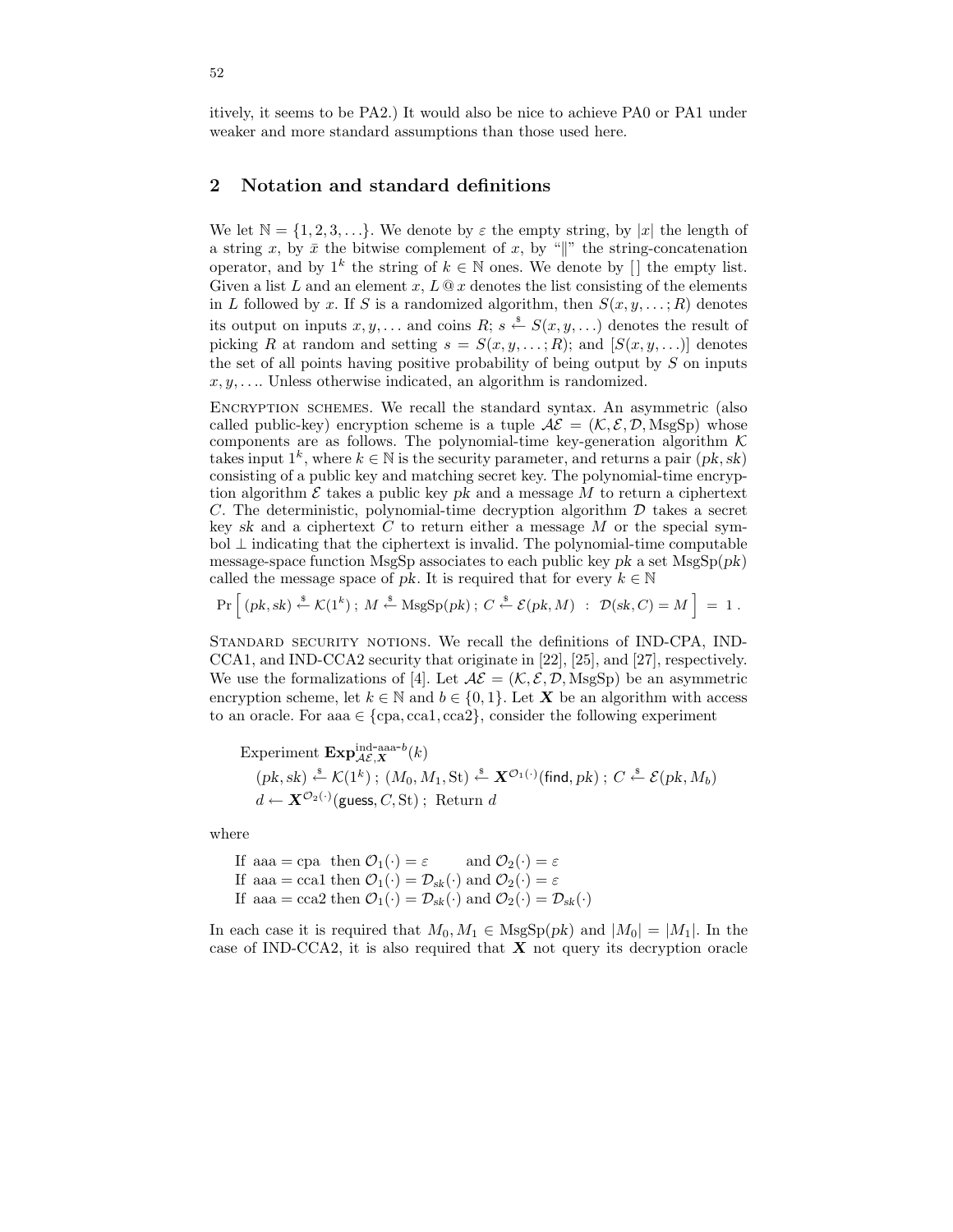Experiment  $\mathbf{Exp}_{\mathcal{AE}, \mathcal{C}, \mathcal{D}}^{\text{pal-d}}(k)$  $(pk, sk) \stackrel{\$}{\leftarrow} \mathcal{K}(1^k); x \stackrel{\$}{\leftarrow} \mathbf{C}^{\mathcal{D}(sk, \cdot)}(pk); d \stackrel{\$}{\leftarrow} \mathbf{D}(x);$  Return d

Experiment  $\mathbf{Exp}_{\mathcal{AE}, C,D,C^*}^{\text{pal-x}}(k)$ 

 $(pk, sk) \stackrel{\$}{\leftarrow} \mathcal{K}(1^k)$ Choose coins  $R[\mathbf{C}], R[\mathbf{C}^*]$  for  $\mathbf{C}, \mathbf{C}^*$ , respectively;  $\text{St}[\mathbf{C}^*] \leftarrow (pk, R[\mathbf{C}])$ Run  $C$  on input pk and coins  $R[C]$  until it halts, replying to its oracle queries as follows: – If  $C$  makes query  $Q$  then  $(M, \text{St}[\mathbf{C}^*]) \leftarrow \mathbf{C}^*(Q, \text{St}[\mathbf{C}^*]; R[\mathbf{C}^*])$ ; Return M to C as the reply EndIf Let x denote the output of  $C$ ;  $d \stackrel{\$}{\leftarrow} D(x)$ ; Return d

Fig. 2. Experiments used to define PA1 and PA0.

with ciphertext C. We call  $X$  an ind-aaa-adversary. The ind-aaa-advantage of X is

 $\mathbf{Adv}_{\mathcal{A}\mathcal{E},\mathbf{X}}^{\text{ind-aaa}}(k) \ = \ \Pr\Big[\,\mathbf{Exp}_{\mathcal{A}\mathcal{E},\mathbf{X}}^{\text{ind-aaa-1}}(k) = 1\,\Big] - \Pr\Big[\,\mathbf{Exp}_{\mathcal{A}\mathcal{E},\mathbf{X}}^{\text{ind-aaa-0}}(k) = 1\,\Big] \;.$ 

For AAA  $\in$  {CPA, CCA1, CCA2},  $\mathcal{AE}$  is said to be IND-AAA secure if  $\text{Adv}_{\mathcal{A}\mathcal{E},\mathbf{X}}^{\text{ind-aaa}}(\cdot)$  is negligible for every polynomial-time ind-aaa-adversary X.

## 3 New notions of plaintext awareness

In this section we provide our formalizations of plaintext-aware encryption. We provide the formal definitions first and explanations later. We begin with PA1, then define PA0 via this, and finally define PA2.

**Definition 1.** [PA1] Let  $A\mathcal{E} = (\mathcal{K}, \mathcal{E}, \mathcal{D}, \text{MsgSp})$  be an asymmetric encryption scheme. Let  $C$  be an algorithm that has access to an oracle, takes as input a public key pk, and returns a string. Let  $\bm{D}$  be an algorithm that takes a string and returns a bit. Let  $\mathbb{C}^*$  be an algorithm that takes a string and some state information, and returns a message or the symbol  $\perp$ , and a new state. We call  $\bf{C}$ a ciphertext-creator adversary, D a distinguisher, and  $\mathbf{C}^*$  a pa1-extractor. For  $k \in \mathbb{N}$ , we define the experiments shown in Figure 2. The pal-advantage of C relative to  $D$  and  $C^*$  is

$$
\mathbf{Adv}_{\mathcal{AE},\mathbf{C},\mathbf{D},\mathbf{C}^*}^{\text{pal}}(k) \; = \; \Pr\Big[\mathbf{Exp}_{\mathcal{AE},\mathbf{C},\mathbf{D}}^{\text{pal-d}}(k) = 1\Big] - \Pr\Big[\mathbf{Exp}_{\mathcal{AE},\mathbf{C},\mathbf{D},\mathbf{C}^*}^{\text{pal-x}}(k) = 1\Big] \; .
$$

We say that  $C^*$  is a *successful pa1-extractor for*  $C$  if for every polynomial-time distinguisher **D** the function  $\mathbf{Adv}_{\mathcal{AE},\mathbf{C},\mathbf{D},\mathbf{C}^*}^{pat}(\cdot)$  is negligible. We say  $\mathcal{AE}$  is PA1 secure if for any polynomial-time ciphertext creator there exists a successful polynomial-time pa1-extractor.

**Definition 2.** [PA0] Let  $AE$  be an asymmetric encryption scheme. We call a ciphertext-creator adversary that makes exactly one oracle query a pa0 ciphertext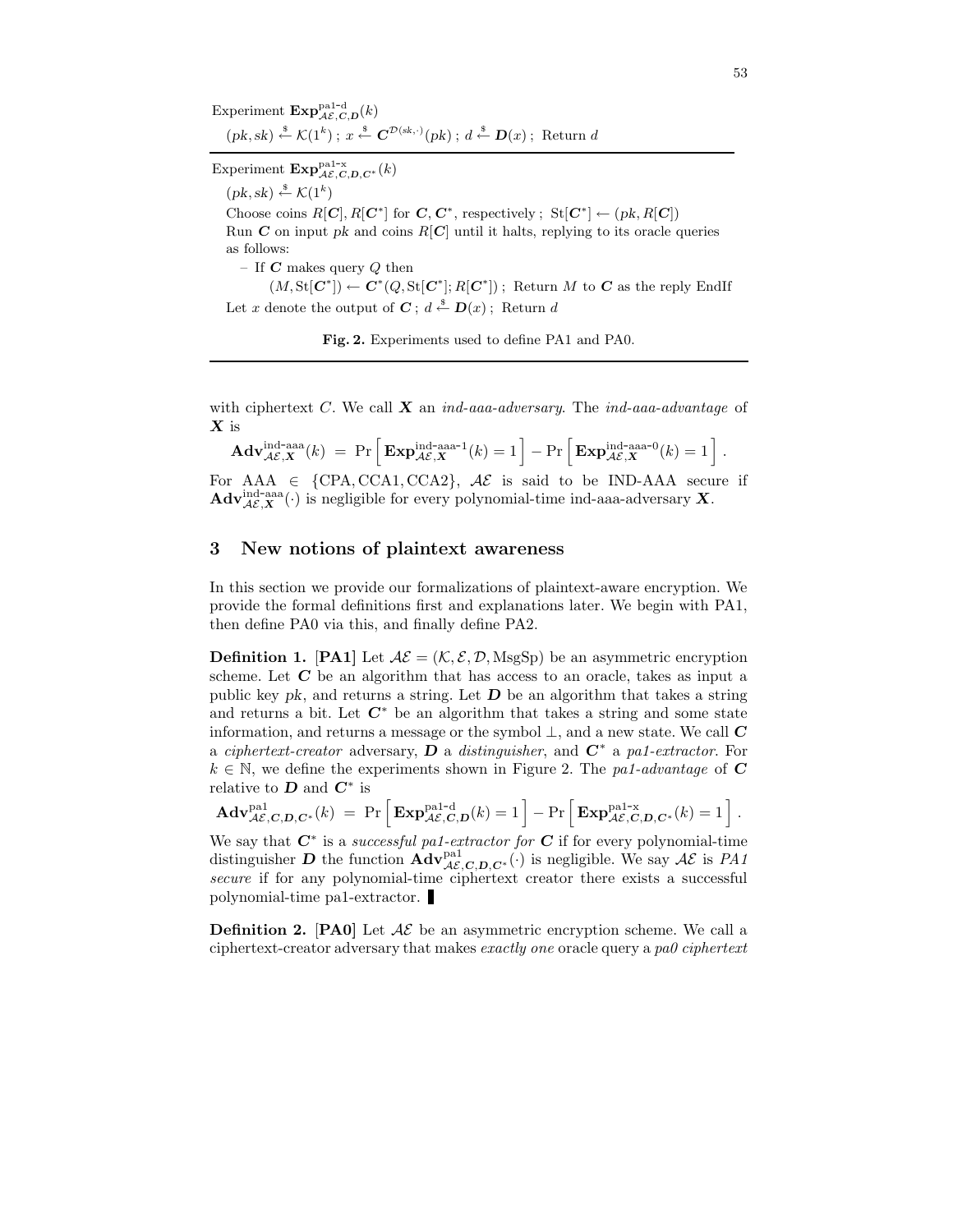creator. We call a pa1-extractor for a pa0 ciphertext creator a pa0-extractor. We say that  $A\mathcal{E}$  is PAO secure if for any polynomial-time paO ciphertext creator there exists a successful polynomial-time pa0-extractor.

We now explain the ideas behind the above formalisms. The core of the formalization of plaintext awareness of asymmetric encryption scheme  $A\mathcal{E}$  =  $(\mathcal{K}, \mathcal{E}, \mathcal{D}, \text{MsgSp})$  considers a polynomial-time ciphertext-creator adversary C that takes input a public key pk, has access to an oracle and returns a string. The adversary tries to distinguish between the cases that its oracle is  $\mathcal{D}(sk, \cdot)$ , or it is an *extractor* algorithm  $\tilde{C}^*$  that takes as input the same public key pk. PA1 security requires that there exist a polynomial-time  $C^*$  such that  $C$ 's outputs in the two cases are indistinguishable. We allow  $C^*$  to be stateful, maintaining state St[ $C^*$ ] across invocations. Importantly,  $C^*$  is provided with the coin tosses of  $C$ ; otherwise,  $C^*$  would be functionally equivalent to the decryption algorithm and thus could not exist unless  $A\mathcal{E}$  were insecure with regard to providing privacy. We remark that this formulation is stronger than one not involving a distinguisher  $D$ , in which  $C$  simply outputs a bit representing its guess, since  $C^*$  gets the coins of  $C$ , but not the coins of  $D$ .

PA0 security considers only adversaries that make a single query in their attempt to determine if the oracle is a decryption oracle or an extractor.

**Definition 3.** [PA2] Let  $A\mathcal{E} = (\mathcal{K}, \mathcal{E}, \mathcal{D}, \text{MsgSp})$  be an asymmetric encryption scheme. Let  $C$  be an algorithm that has access to an oracle, takes as input a public key pk, and returns a string. Let  $P$  be an algorithm that takes a string and some state information, and returns a message and a new state. Let  $D$  be an algorithm that takes a string and returns a bit. Let  $C^*$  be an algorithm that takes a string, a list of strings and some state information, and returns a message or the symbol  $\perp$ , and a new state. We call C a *ciphertext-creator* adversary, P a plaintext-creator adversary, D a distinguisher, and  $C^*$  a pa2extractor. For  $k \in \mathbb{N}$ , we define the experiments shown in Figure 3. It is required that, in these experiments, C not make a query (dec, C) for which  $C \in \text{CLIST}$ . The pa2-advantage of C relative to P, D and  $\overline{C}^*$  is

$$
\mathbf{Adv}_{\mathcal{AE},C,P,D,C^*}^{\text{pa2}}(k) = \Pr \left[ \mathbf{Exp}_{\mathcal{AE},C,P,D}^{\text{pa2-d}}(k) = 1 \right] - \Pr \left[ \mathbf{Exp}_{\mathcal{AE},C,P,D,C^*}^{\text{pa2-x}}(k) = 1 \right].
$$

We say that  $C^*$  is a *successful pa2-extractor for*  $C$  if for every polynomialtime plaintext creator **P** and distinguisher **D**, the function  $\text{Adv}_{\mathcal{AE},C,P,D,C^*}^{pa2}(\cdot)$ is negligible. We say  $A\mathcal{E}$  is PA2 secure if for any polynomial-time ciphertext creator there exists a successful polynomial-time pa2-extractor.

In the definition of PA2, the core setting of PA1 is enhanced to model the real-life capability of a ciphertext creator to obtain ciphertexts via eavesdropping on communications made by a third party to the receiver (cf. [4]). Providing  $C$ with an encryption oracle does not capture this because eavesdropping puts into C's hands ciphertexts of which it does not know the corresponding plaintext, and, although we disallow  $C$  to query these to its oracle, it might be able to use them to create other ciphertexts whose corresponding plaintext it does not know and on which the extractor fails.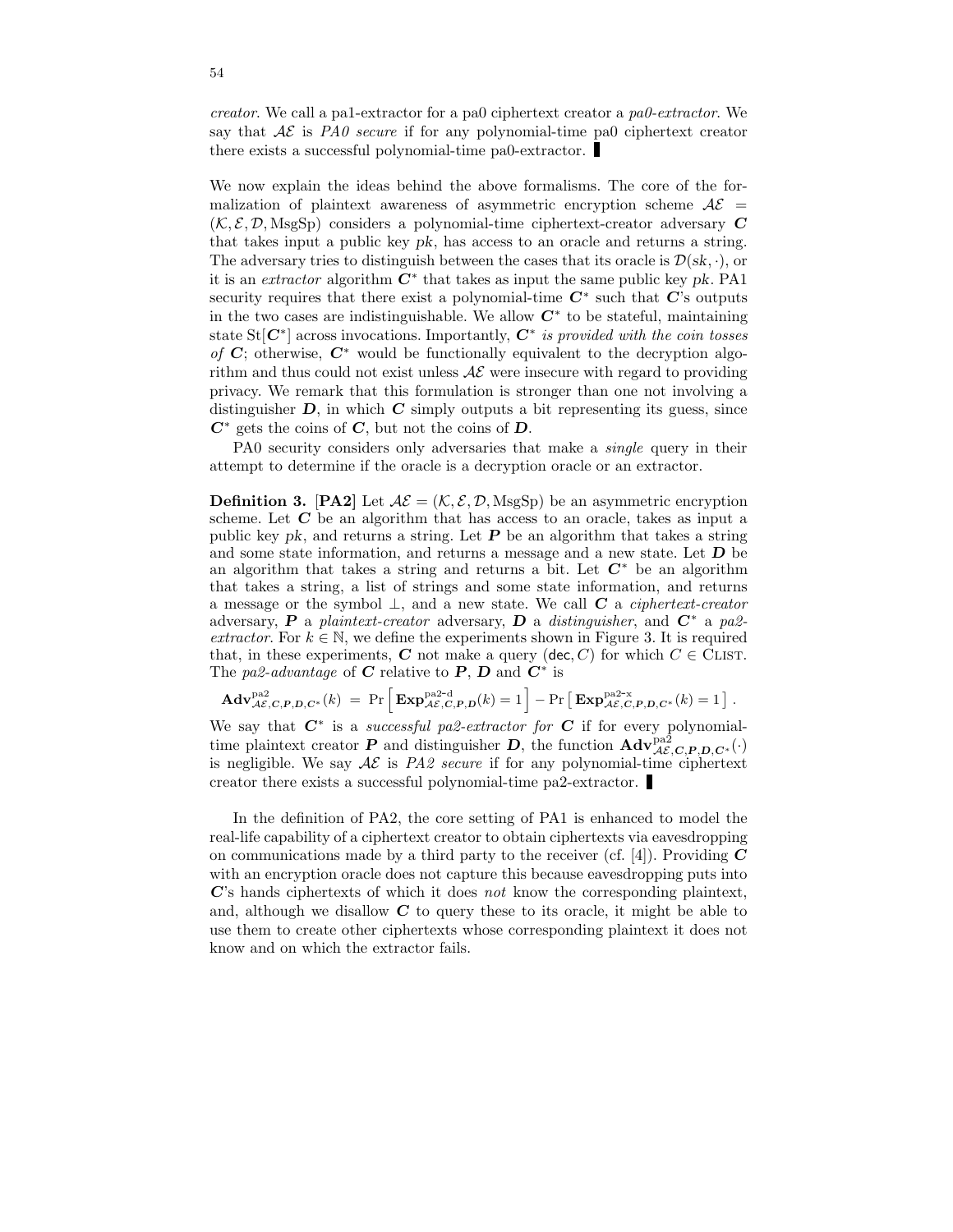Experiment  $\mathbf{Exp}_{\mathcal{AE},\mathcal{C},\mathcal{P},\mathcal{D}}^{\text{pa2-d}}(k)$  $(pk, sk) \stackrel{\$}{\leftarrow} \mathcal{K}(1^k)$ ; CLIST  $\leftarrow []$ Choose coins  $R[\mathbf{C}], R[\mathbf{P}]$  for  $\mathbf{C}, \mathbf{P}$ , respectively;  $\text{St}[\mathbf{P}] \leftarrow \varepsilon$ Run  $C$  on input pk and coins  $R[C]$  until it halts, replying to its oracle queries as follows: – If  $C$  makes query (dec,  $Q$ ) then  $M \leftarrow \mathcal{D}(sk, Q)$ ; Return M to C as the reply EndIf – If  $C$  makes query (enc,  $Q$ ) then (M, St[P]) ← P(Q, St[P]; R[P]) ; C \$← E(pk, M) ; Clist ← Clist @ C Return  $C$  to  $C$  as the reply EndIf Let x denote the output of  $C$ ;  $d \stackrel{\$}{\leftarrow} D(x)$ ; Return d

## Experiment  $\mathbf{Exp}_{\mathcal{AE},C,P,D,C^*}^{\text{pa2-x}}(k)$

 $(pk, sk) \stackrel{\$}{\leftarrow} \mathcal{K}(1^k)$ ; CLIST  $\leftarrow []$ Choose coins  $R[\mathbf{C}], R[\mathbf{P}], R[\mathbf{C}^*]$  for  $\mathbf{C}, \mathbf{P}, \mathbf{C}^*$ , respectively  $\mathrm{St}[\boldsymbol{P}] \leftarrow \varepsilon \, ; \, \mathrm{St}[\boldsymbol{C}^*] \leftarrow (pk, R[\boldsymbol{C}])$ Run  $C$  on input pk and coins  $R[C]$  until it halts, replying to its oracle queries as follows: – If C makes query (dec,  $Q$ ) then  $(M, \text{St}[\boldsymbol{C}^*]) \leftarrow \boldsymbol{C}^*(Q, \text{CLIST}, \text{St}[\boldsymbol{C}^*]; R[\boldsymbol{C}^*])$ Return  $M$  to  $C$  as the reply EndIf – If  $C$  makes query (enc,  $Q$ ) then (M, St[P]) ← P(Q, St[P]; R[P]) ; C \$← E(pk, M) ; Clist ← Clist @ C Return  $C$  to  $C$  as the reply EndIf Let x denote the output of  $C$ ;  $d \stackrel{\$}{\leftarrow} D(x)$ ; Return d

Fig. 3. Experiments used to define PA2.

Modeling eavesdropping requires balancing two elements: providing  $C$  with a capability to obtain ciphertexts of plaintexts it does not know, yet capturing the fact that C might have partial information about the plaintexts, or control of the distribution from which these plaintexts are drawn. We introduce a companion *plaintext-creator* adversary  $\bf{P}$  who, upon receiving a communication from C, creates a plaintext and forwards it to an encryption oracle. The ciphertext emanating from the encryption oracle is sent to both  $C$  and  $C^*$ .  $C$  has some control over  $P$  via its communication to  $P$ , but we ensure this is not total by denying C and  $C^*$  the coin tosses of P, and also by asking that  $C^*$  depend on C but not on P.

The extractor  $C^*$  is, as before, provided with the coin tosses of  $C$ . Two types of oracle queries are allowed to  $C$ . Via a query (dec,  $Q$ ), it can ask its oracle to decrypt ciphertext Q. Alternatively, it can make a query (enc, Q) to call  $\bf{P}$  with argument  $Q$ , upon which the latter computes a message  $M$  and forwards it to the encryption oracle, which returns the resulting ciphertext to  $C$ , and  $C^*$  in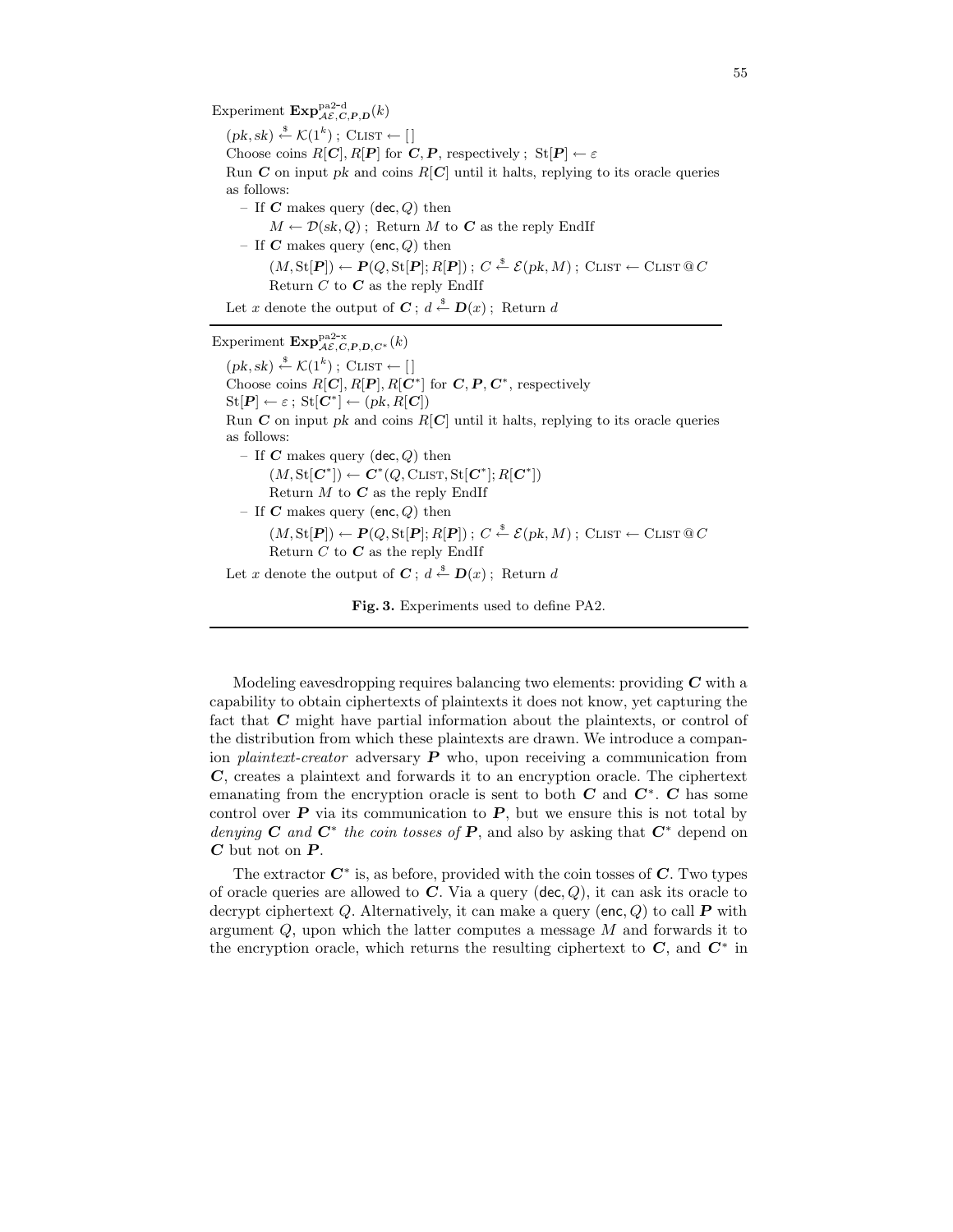the case that  $\mathbf{C}'$ 's oracle is  $\mathbf{C}^*$ . We observe that if an asymmetric encryption scheme is PA2 secure then it is PA1 secure, and if it is PA1 secure then it is PA0 secure.

See [2] for extensive comparisons of these definitions with previous ones, and also for stronger, statistical versions of these notions.

### 4 Relations among notions

We now state the formal results corresponding to Figure 1, beginning with the two motivating applications of our notions of plaintext awareness. Proofs of these results are provided in the full version of this paper [2].

Theorem 1. [PA1+IND-CPA  $\Rightarrow$  IND-CCA1] Let AE be an asymmetric encryption scheme. If  $\mathcal{A}\mathcal{E}$  is PA1 secure and IND-CPA secure, then it is IND-CCA1 secure.

Theorem 2. [PA2+IND-CPA  $\Rightarrow$  IND-CCA2] Let AE be an asymmetric encryption scheme. If  $\mathcal{AE}$  is PA2 secure and IND-CPA secure, then it is IND- $CCA2$  secure.

**Theorem 3.** [IND-CCA2  $\neq$  PA0+IND-CPA] Assume there exists an IND-CCA2-secure asymmetric encryption scheme. Then there exists an IND-CCA2 secure asymmetric encryption scheme that is not PA0 secure.

**Theorem 4. [PA1+IND-CPA**  $\neq$  **IND-CCA2**] Assume there exists a PA1 secure and IND-CPA-secure asymmetric encryption scheme. Then there exists a PA1 secure and IND-CPA-secure asymmetric encryption scheme that is not IND-CCA2 secure.

Theorem 5. [PA0+IND-CPA  $\neq$  IND-CCA1] Assume there exists a PA0 secure and IND-CPA-secure asymmetric encryption scheme. Then there exists a PA0 secure and IND-CPA-secure asymmetric encryption scheme that is not IND-CCA1 secure.

## 5 Constructions

PRIME-ORDER GROUPS. If p, q are primes such that  $p = 2q + 1$ , then we let  $G_q$ denote the subgroup of quadratic residues of  $\mathbb{Z}_p^*$ . Recall this is a cyclic subgroup of order q. If g is a generator of  $G_q$  then  $dlog_{q,q}(X)$  denotes the discrete logarithm of  $X \in G_q$  to base g. A prime-order-group generator is a polynomial-time algorithm G that on input  $1^k$  returns a triple  $(p, q, g)$  such that p, q are primes with  $p = 2q + 1$ , g is a generator of  $G_q$ , and  $2^{k-1} < p < 2^k$  (p is k bits long).

THE DHK ASSUMPTIONS. Let  $G$  be a prime-order-group generator, and suppose  $(p,q,g) \in [G(1^k)]$ . We say that  $(A, B, W)$  is a *DH-triple* if there exist  $a, b \in Z_q$ such that  $A = g^a \mod p$ ,  $B = g^b \mod p$  and  $W = g^{ab} \mod p$ . We say that  $(B, W)$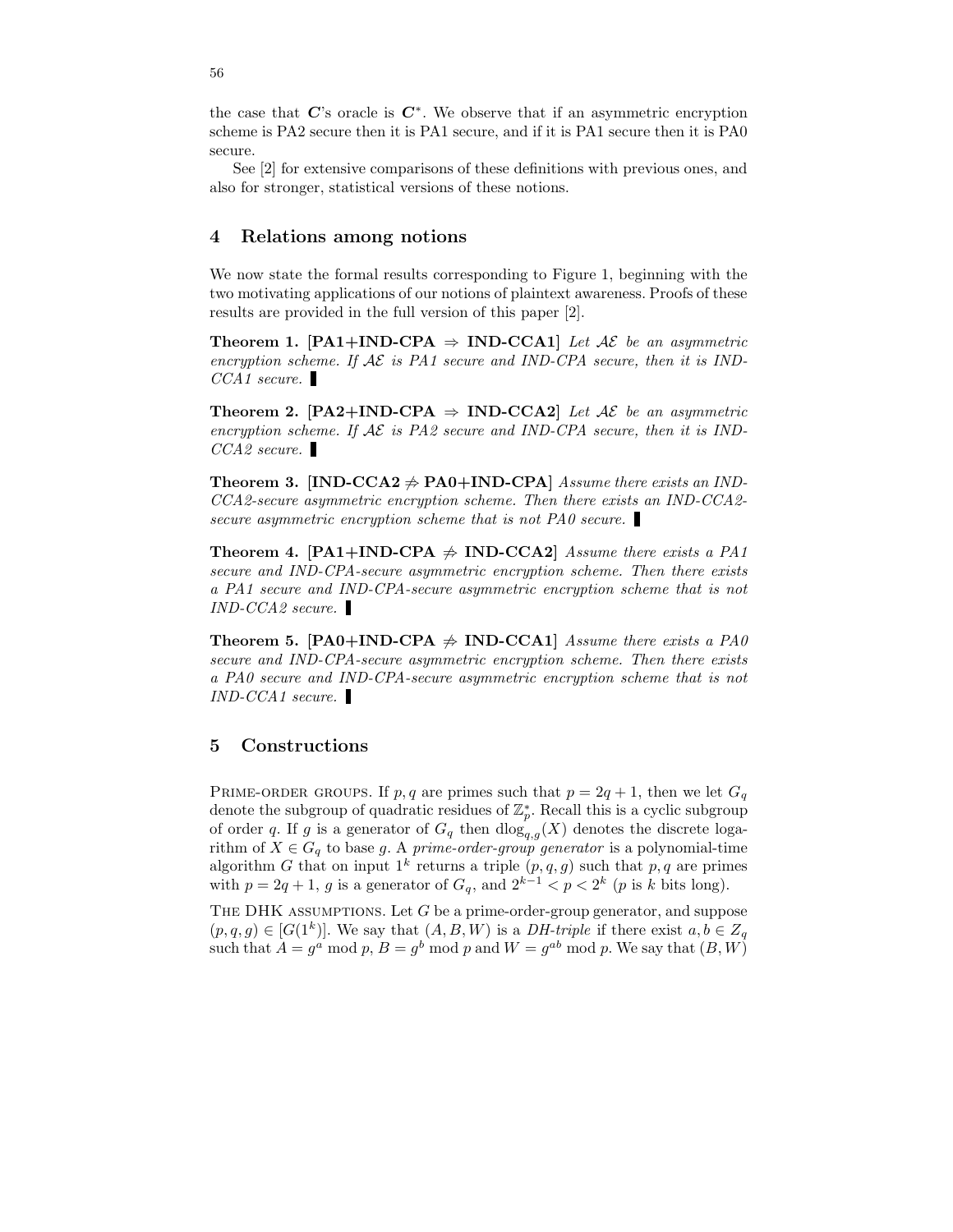Experiment  $\text{Exp}_{G,H,H^*}^{\text{dhk1}}(k)$  $(p,q,g) \stackrel{\$}{\leftarrow} G(1^k)$ ;  $a \stackrel{\$}{\leftarrow} \mathbb{Z}_q$ ;  $A \leftarrow g^a \mod p$ Choose coins  $R[\mathbf{H}], R[\mathbf{H}^*]$  for  $\mathbf{H}, \mathbf{H}^*$ , respectively;  $St[\mathbf{H}^*] \leftarrow ((p, q, g, A), R[\mathbf{H}])$ Run H on input  $p, q, g, A$  and coins  $R[H]$  until it halts, replying to its oracle queries as follows: – If **H** makes query  $(B, W)$  then  $(b, \text{St}[\mathbf{H}^*]) \leftarrow \mathbf{H}^*((B, W), \text{St}[\mathbf{H}^*]; R[\mathbf{H}^*])$ If  $W \equiv B^a \pmod{p}$  and  $B \not\equiv g^b \pmod{p}$  then return 1 Else return  $b$  to  $H$  as the reply EndIf EndIf Return 0

Fig. 4. Experiment used to define the DHK1 and DHK0 assumptions.

is a *DH-pair relative to A* if  $(A, B, W)$  is a DH-triple. One way for an adversary **H** taking input  $p, q, g, A$  to output a DH-pair  $(B, W)$  relative to A is to pick —and thus "know"— some  $b \in \mathbb{Z}_q$ , set  $B = g^b \mod p$  and  $W = A^b \mod p$ , and output  $(B, W)$ . Damgård [12] makes an assumption which, informally, says that this is the "only" way that a polynomial-time adversary  $H$  can output a DH-pair relative to A. His framework to capture this requires that there exist a suitable extractor  $\mathbf{H}^*$  that can compute  $\text{dlog}_{q,g}(B)$  whenever  $\mathbf{H}$  outputs some DH-pair  $(B, W)$  relative to A.

We provide a formalization of this assumption that we refer to as the DHK0 (DHK stands for Diffie-Hellman Knowledge) assumption. We also present a natural extension of this assumption that we refer to as DHK1. Here the adversary **H**, given  $p, q, g, A$ , interacts with the extractor, querying it adaptively. The extractor is required to be able to return  $dlog_{q,g}(B)$  for each DH-pair  $(B, W)$ relative to A that is queried to it. Below we first present the DHK1 assumption, and then define the DHK0 assumption via this.

**Assumption 1.** [DHK1] Let G be a prime-order-group generator. Let H be an algorithm that has access to an oracle, takes two primes and two group elements, and returns nothing. Let  $H^*$  be an algorithm that takes a pair of group elements and some state information, and returns an exponent and a new state. We call  $\boldsymbol{H}$ a dhk1-*adversary* and  $\mathbf{H}^*$  a dhk1-*extractor*. For  $k \in \mathbb{N}$  we define the experiment shown in Figure 4. The dhk1-*advantage* of  $H$  relative to  $H^*$  is

$$
\mathbf{Adv}_{G,H,H^*}^{\text{dhk1}}(k) = \Pr \left[ \mathbf{Exp}_{G,H,H^*}^{\text{dhk1}}(k) = 1 \right].
$$

We say that G satisfies the DHK1 assumption if for every polynomial-time dhk1-adversary  $H$  there exists a polynomial-time dhk1-extractor  $H^*$  such that  $\mathbf{Adv}_{G,H,H^*}^{\text{dhk1}}(\cdot)$  is negligible.

**Assumption 2.** [DHK0] Let  $G$  be a prime-order-group generator. We call a dhk1-adversary that makes *exactly one* oracle query a dhk0-*adversary*. We call a dhk1-extractor for a dhk0-adversary a dhk0-extractor. We say that  $G$  satisfies the Diffie-Hellman Knowledge (DHK0) assumption if for every polynomial-time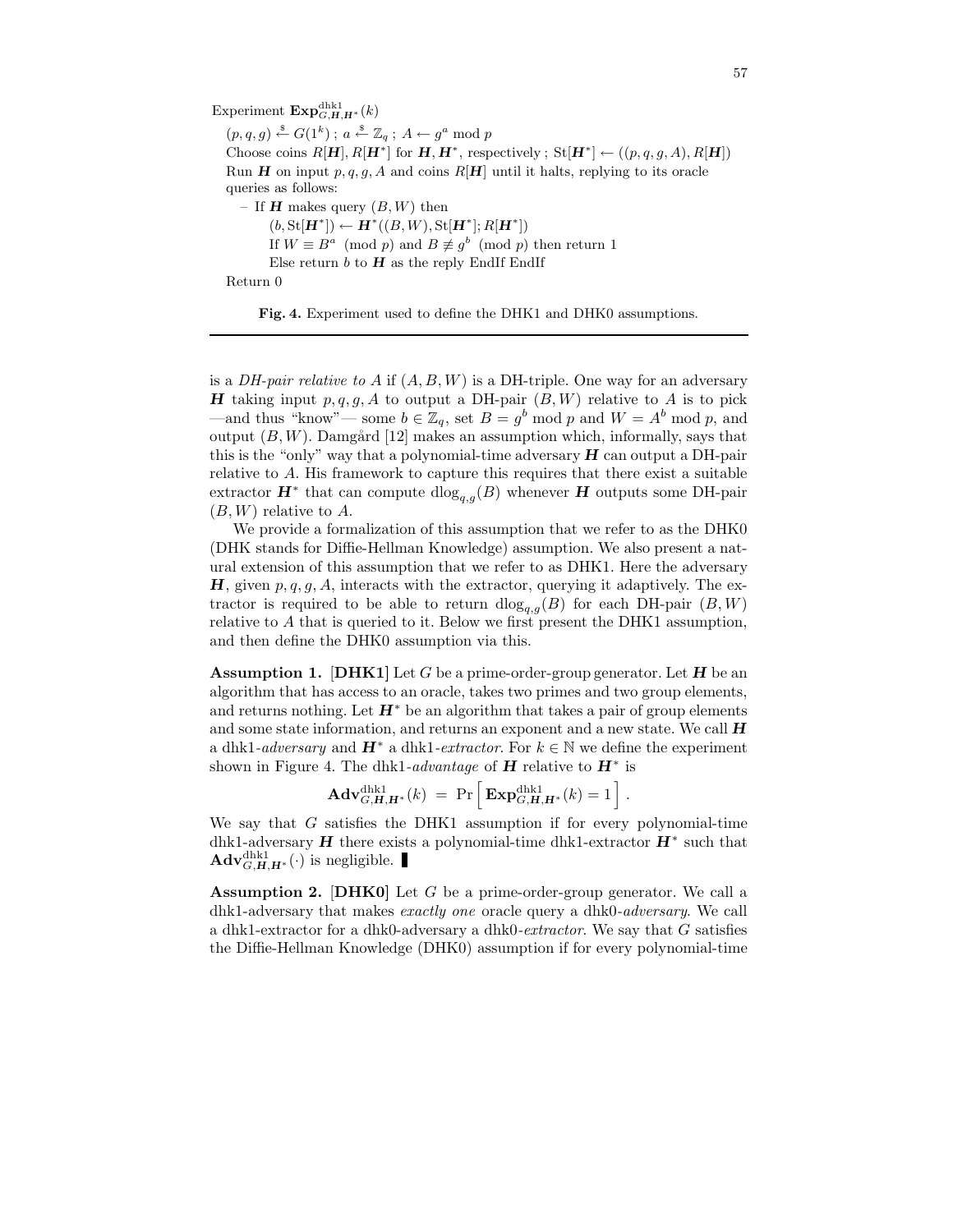| Algorithm $\mathcal{K}(1^k)$                                                                                                                                                  | Algorithm $\mathcal{E}((p,q,g,X_1,X_2),M)$                             |
|-------------------------------------------------------------------------------------------------------------------------------------------------------------------------------|------------------------------------------------------------------------|
| $(p,q,q) \stackrel{\$}{\leftarrow} G(1^k)$                                                                                                                                    | $y \stackrel{\$}{\leftarrow} \mathbb{Z}_q$ ; $Y \leftarrow q^y \mod p$ |
| $x_1 \stackrel{\$}{\leftarrow} \mathbb{Z}_q$ ; $X_1 \leftarrow q^{x_1} \bmod p$                                                                                               | $W \leftarrow X_1^y \mod p$ ; $V \leftarrow X_2^y \mod p$              |
| $x_2 \stackrel{\$}{\leftarrow} \mathbb{Z}_q$ ; $X_2 \leftarrow q^{x_2} \text{ mod } p$                                                                                        | $U \leftarrow V \cdot M \mod p$                                        |
| Return $((p, q, g, X_1, X_2), (p, q, g, x_1, x_2))$                                                                                                                           | Return $(Y, W, U)$                                                     |
| Algorithm $\mathcal{D}((p,q,q,x_1,x_2),(Y,W,U))$<br>If $W \not\equiv Y^{x_1} \pmod{p}$ then return $\perp$<br>Else $M \leftarrow U \cdot Y^{-x_2} \mod p$ ; Return M<br>EndIf | $\text{MsgSp}((p, q, q, X_1, X_2)) = G_q$                              |

58

**Fig. 5.** Algorithms of the encryption scheme  $\text{DEG} = (\mathcal{K}, \mathcal{E}, \mathcal{D}, \text{MsgSp})$  based on primeorder-group generator G.

dhk0-adversary  $H$  there exists a polynomial-time dhk0-extractor  $H^*$  such that  $\mathbf{Adv}_{G,H,H^*}^{\text{dhk1}}(\cdot)$  is negligible.

We observe that DHK1 implies DHK0 in the sense that if a prime-order-group generator satisfies the former assumption then it also satisfies the latter assumption.

Constructions. We would like to build an asymmetric encryption scheme that is PA0 secure (and IND-CPA secure) under the DHK0 assumption. An obvious idea is to use ElGamal encryption. Here the public key is  $X = g^x$ , where x is the secret key, and an encryption of message  $M \in G_q$  has the form  $(Y, U)$ , where  $Y = g^y \mod p$  and  $U = X^y \cdot M \mod p = g^{xy} \cdot M \mod p$ . However, we do not know whether this scheme is PA0 secure.

We consider a modification of the ElGamal scheme that was proposed by Damgård [12]. We call this scheme  $Damgård El Gamal$  or DEG. It is parameterized by a prime-order group generator  $G$ , and its components are depicted in Figure 5. The proof of the following is in the full version of this paper [2]:

**Theorem 6.** Let G be a prime-order-group generator and let  $\text{DEG} = (\mathcal{K}, \mathcal{E}, \mathcal{E})$  $(D, \text{MsgSp})$  be the associated Damgård ElGamal asymmetric encryption scheme defined in Figure 5. If G satisfies the DHK0 and DDH assumptions then DEG is PA0+IND-CPA secure. If G satisfies the DHK1 and DDH assumptions then DEG is  $PA1+IND-CPA$  secure.

As a consequence of the above and Theorem 1, DEG is IND-CCA1 secure under the DHK1 and DDH assumptions. DEG is in fact the most efficient known IND-CCA1 scheme with some proof of security in the standard model.

Next we consider the "lite" version of the Cramer-Shoup asymmetric encryption scheme [11]. The scheme, denoted CS-lite, is parameterized by a prime-order group generator  $G$ , and its components are depicted in Figure 6. This scheme is known to be IND-CCA1 secure under the DDH assumption [11]. We are able to show the following. The proof can be found in [2].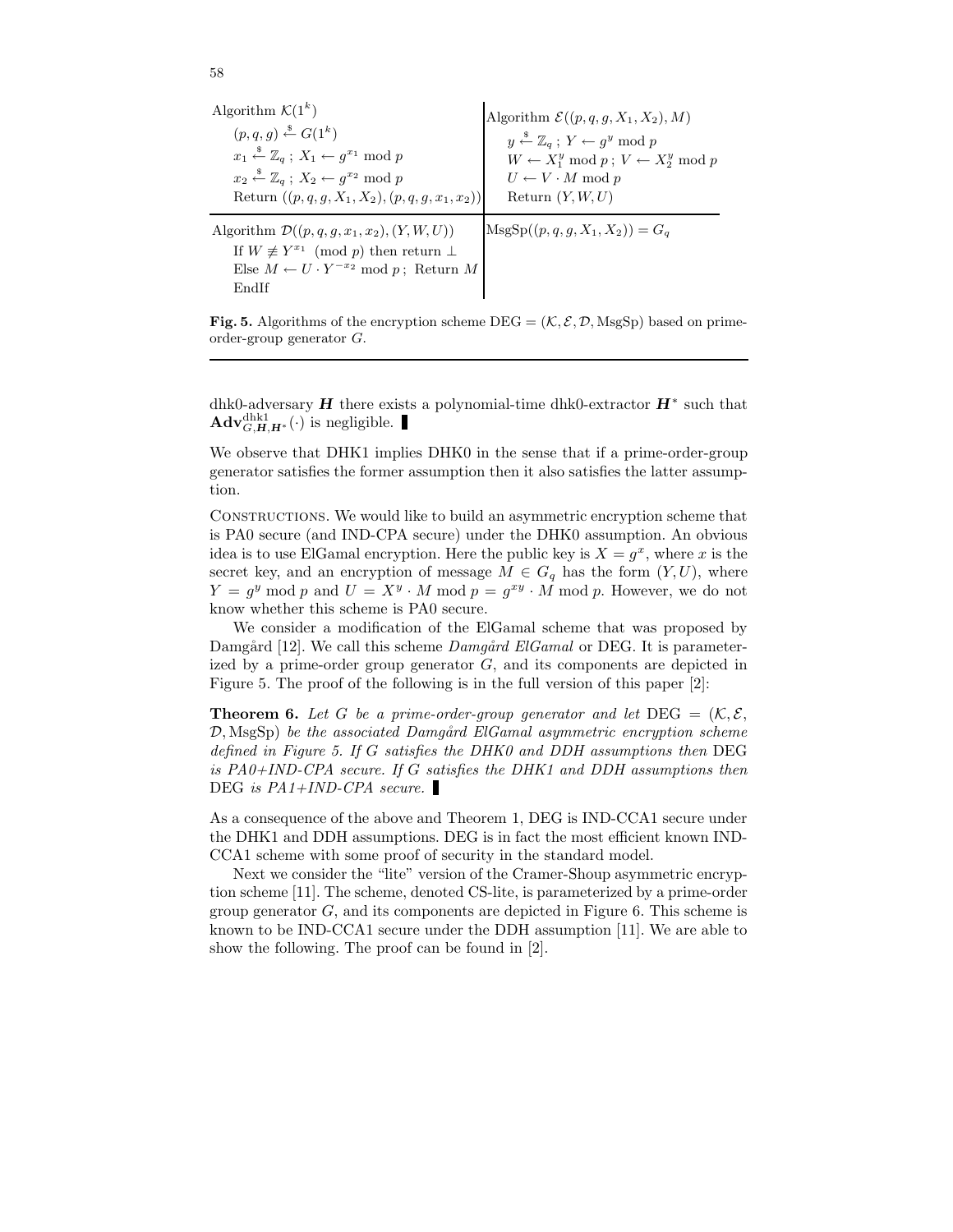Algorithm  $\mathcal{K}(1^k)$  $(p, q, g_1) \stackrel{\$}{\leftarrow} G(1^k)$ ;  $g_2 \stackrel{\$}{\leftarrow} G_q \setminus \{1\}$  $x_1 \stackrel{\hspace{0.1em}\mathsf{\scriptscriptstyle\$}}{\leftarrow} \mathbb{Z}_q \: ; \: x_2 \stackrel{\hspace{0.1em}\mathsf{\scriptscriptstyle\$}}{\leftarrow} \mathbb{Z}_q \: ; \: z \stackrel{\hspace{0.1em}\mathsf{\scriptscriptstyle\$}}{\leftarrow} \mathbb{Z}_q$  $X \leftarrow g_1^{x_1} \cdot g_2^{x_2} \mod p$ ;  $Z \leftarrow g_1^z \mod p$ Return  $((p, q, g_1, g_2, X, Z), (p, q, g_1, g_2, x_1, x_2, z))$ Algorithm  $\mathcal{E}((p,q,g_1,g_2,X,Z),M)$  $r \stackrel{\hspace{0.1em}\mathsf{\scriptscriptstyle\$}}{\leftarrow} \mathbb{Z}_q$  $R_1 \leftarrow g_1^r \bmod p$  $R_2 \leftarrow g_2^r \mod p$  $E \leftarrow Z^r \cdot M \mod p$  $V \leftarrow X^r \mod p$ Return  $(R_1, R_2, E, V)$ Algorithm  $\mathcal{D}((p,q,g_1,g_2,x_1,x_2,z),(R_1,R_2,E,V))$   $\text{MsgSp}((p,q,g_1,g_2,X,Z)) = G_q$ 

If  $V \not\equiv R_1^{x_1} \cdot R_2^{x_2} \pmod{p}$  then return  $\perp$ Else  $M \leftarrow E \cdot R_1^{-z} \mod p$ ; Return M EndIf

Fig. 6. Algorithms of the encryption scheme CS-lite =  $(K, \mathcal{E}, \mathcal{D}, \text{MsgSp})$  based on prime-order-group generator G.

**Theorem 7.** Let G be a prime-order-group generator, and let CS-lite  $=(\mathcal{K}, \mathcal{E},$  $\mathcal{D}, \text{MsgSp}$  be the associated Cramer-Shoup lite asymmetric encryption scheme defined in Figure 6. If G satisfies the DHK0 and DDH assumptions then CS-lite is PA0+IND-CPA secure. If G satisfies the DHK1 and DDH assumptions then CS-lite is  $PA1+IND-CPA$  secure.

Again, the above and Theorem 1 imply that CS-lite is IND-CCA1 secure under the DHK1 and DDH assumptions. This however is not news, since we already know that DDH alone suffices to prove it IND-CCA1 [11]. However, it does perhaps provide a new perspective on why the scheme is IND-CCA1, namely that this is due to its possessing some form of plaintext awareness.

In summary, we have been able to show that plaintext awareness without ROs is efficiently achievable, even though under very strong and non-standard assumptions.

## References

- 1. M. Backes, B. Pfitzmann and M. Waidner. A composable cryptographic library with nested operations. CCS 03.
- 2. M. Bellare and A. Palacio. Towards plaintext-aware public-key encryption without random oracles. Full version of this extended abstract. Available at http://www-cse.ucsd.edu/users/mihir.
- 3. M. Bellare, A. Boldyreva and A. Palacio. An un-instantiable random oracle model scheme for a hybrid encryption problem. EUROCRYPT '04.
- 4. M. Bellare, A. Desai, D. Pointcheval and P. Rogaway. Relations among notions of security for public-key encryption schemes. CRYPTO '98.
- 5. M. Bellare and A. Palacio. The knowledge-of-exponent assumptions and 3 round zero-knowledge protocols. CRYPTO '04.
- 6. M. Bellare and P. Rogaway. Optimal asymmetric encryption. EUROCRYPT '94.